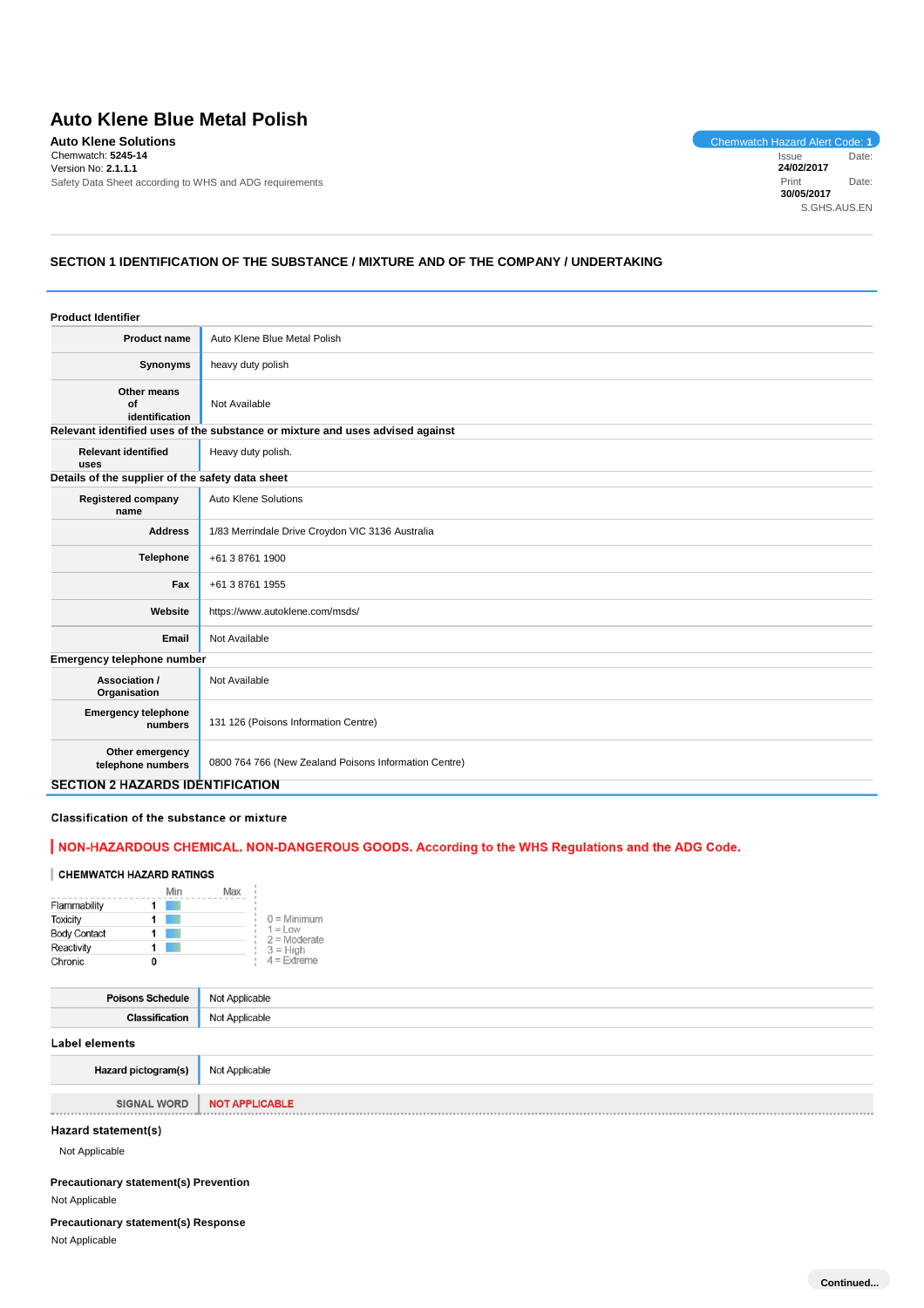# Chemwatch: **5245-14** Page **2** of **13** Issue Date: **24/02/2017 Auto Klene Blue Metal Polish**

**Precautionary statement(s) Storage** Not Applicable **Precautionary statement(s) Disposal** Not Applicable

#### **SECTION 3 COMPOSITION / INFORMATION ON INGREDIENTS**

#### **Substances**

See section below for composition of Mixtures

#### **Mixtures**

| <b>CAS No</b> | %[weight] | Name                                       |
|---------------|-----------|--------------------------------------------|
| 1317-95-9     | $30$      | tripoli                                    |
| 64742-48-9.   | $30$      | naphtha petroleum, heavy, hydrotreated     |
| 1344-28-1.    | $<$ 10    | aluminium oxide                            |
| 56-81-5       | $<$ 5     | glycerol                                   |
| 67-63-0       | $<$ 1     | isopropanol                                |
|               | balance   | Ingredients determined not to be hazardous |

# **SECTION 4 FIRST AID MEASURES**

| Description of first aid measures |                                                                                                                                                                                                                                                                                                                                                                                                                                                                                                                                                                                                                                                                                                                      |
|-----------------------------------|----------------------------------------------------------------------------------------------------------------------------------------------------------------------------------------------------------------------------------------------------------------------------------------------------------------------------------------------------------------------------------------------------------------------------------------------------------------------------------------------------------------------------------------------------------------------------------------------------------------------------------------------------------------------------------------------------------------------|
| <b>Eye Contact</b>                | If this product comes in contact with the eyes:<br>. Wash out immediately with fresh running water.<br>Ensure complete irrigation of the eye by keeping eyelids apart and away from eye and moving the eyelids by occasionally lifting the upper and<br>lower lids. ▶ Seek medical attention without delay; if pain persists or recurs seek medical attention.<br>Removal of contact lenses after an eye injury should only be undertaken by skilled personnel.                                                                                                                                                                                                                                                      |
| <b>Skin Contact</b>               | If skin contact occurs:<br>Immediately remove all contaminated clothing, including footwear.<br>Flush skin and hair with running water (and soap if available).<br>▶ Seek medical attention in event of irritation.                                                                                                                                                                                                                                                                                                                                                                                                                                                                                                  |
| Inhalation                        | If fumes or combustion products are inhaled remove from contaminated<br>area. Lay patient down. Keep warm and rested.<br>▶ Prostheses such as false teeth, which may block airway, should be removed, where possible, prior to initiating first aid procedures.<br>▶ Apply artificial respiration if not breathing, preferably with a demand valve resuscitator, bag-valve mask device, or pocket mask as trained.<br>Perform CPR if necessary.<br>Transport to hospital, or doctor.                                                                                                                                                                                                                                 |
| Ingestion                         | If swallowed do <b>NOT</b> induce vomiting.<br>If vomiting occurs, lean patient forward or place on left side (head-down position, if possible) to maintain open airway and prevent aspiration.<br>• Observe the patient carefully.<br>Never give liquid to a person showing signs of being sleepy or with reduced awareness; i.e. becoming<br>unconscious. • Give water to rinse out mouth, then provide liquid slowly and as much as casualty can<br>comfortably drink. . Seek medical advice.<br>Avoid giving milk or oils.<br>Avoid giving alcohol.<br>If spontaneous vomiting appears imminent or occurs, hold patient's head down, lower than their hips to help avoid possible aspiration of<br>vomitus.<br>. |

**Indication of any immediate medical attention and special treatment needed**

Any material aspirated during vomiting may produce lung injury. Therefore emesis should not be induced mechanically or pharmacologically. Mechanical means should be used if it is considered necessary to evacuate the stomach contents; these include gastric lavage after endotracheal intubation. If spontaneous vomiting has occurred after ingestion, the patient should be monitored for difficult breathing, as adverse effects of aspiration into the lungs may be delayed up to 48 hours.

# **SECTION 5 FIREFIGHTING MEASURES**

#### **Extinguishing media**

- Foam.
- Dry chemical powder.
- BCF (where regulations permit).
- Carbon dioxide.

Water spray or fog - Large fires only.

#### **Special hazards arising from the substrate or mixture**

**Fire Incompatibility Avoid contamination with oxidising agents i.e. nitrates, oxidising acids, chlorine bleaches, pool chlorine etc. as ignition may result**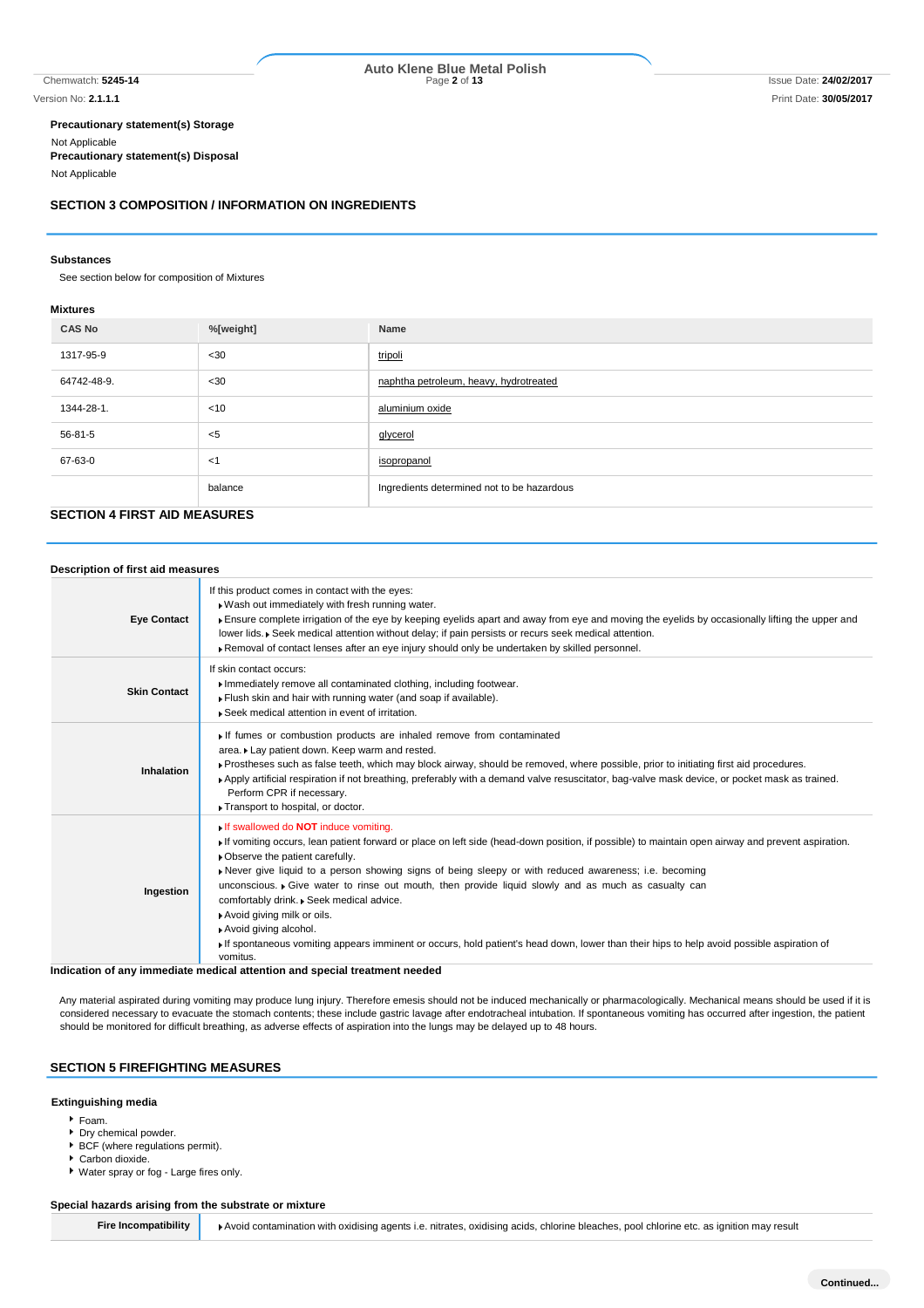# Chemwatch: **5245-14** Page **3** of **13** Issue Date: **24/02/2017 Auto Klene Blue Metal Polish**

### **Advice for firefighters**

| <b>SECTION 6 ACCIDENTAL RELEASE MEASURES</b> |                                                                                                                                          |
|----------------------------------------------|------------------------------------------------------------------------------------------------------------------------------------------|
| <b>HAZCHEM</b>                               | Not Applicable                                                                                                                           |
|                                              | other pyrolysis products typical of burning organic material.                                                                            |
|                                              | carbon dioxide (CO2)                                                                                                                     |
|                                              |                                                                                                                                          |
|                                              | Mists containing combustible materials may be explosive.<br>Combustion products include:                                                 |
|                                              | May emit acrid smoke.                                                                                                                    |
|                                              | On combustion, may emit toxic fumes of carbon monoxide (CO).                                                                             |
|                                              | Heating may cause expansion or decomposition leading to violent rupture of containers.                                                   |
| <b>Fire/Explosion Hazard</b>                 | Slight fire hazard when exposed to heat or flame.                                                                                        |
|                                              | ▶ Combustible.                                                                                                                           |
|                                              | If safe to do so, remove containers from path of fire.                                                                                   |
|                                              | Cool fire exposed containers with water spray from a protected location.                                                                 |
|                                              | DO NOT approach containers suspected to be hot.                                                                                          |
| <b>Fire Fighting</b>                         | • Use water delivered as a fine spray to control fire and cool adjacent area.                                                            |
|                                              | . Wear breathing apparatus plus protective gloves.<br>▶ Prevent, by any means available, spillage from entering drains or water courses. |
|                                              |                                                                                                                                          |
|                                              | Alert Fire Brigade and tell them location and nature of hazard.                                                                          |

# **Personal precautions, protective equipment and emergency procedures**

See section 8

## **Environmental precautions**

See section 12

## **Methods and material for containment and cleaning up**

| <b>Minor Spills</b> | Remove all ignition sources.<br>• Clean up all spills immediately.<br>Avoid breathing vapours and contact with skin and eyes.<br>• Control personal contact with the substance, by using protective equipment.<br>Contain and absorb spill with sand, earth, inert material or vermiculite.<br>$\bullet$ Wipe up.<br>• Place in a suitable, labelled container for waste disposal. |
|---------------------|------------------------------------------------------------------------------------------------------------------------------------------------------------------------------------------------------------------------------------------------------------------------------------------------------------------------------------------------------------------------------------|
| <b>Major Spills</b> | Moderate hazard.<br>Clear area of personnel and move upwind.<br>Alert Fire Brigade and tell them location and nature of hazard.<br>► Wear breathing apparatus plus protective gloves.<br>Prevent, by any means available, spillage from entering drains or water<br>course. ▶ No smoking, naked lights or ignition sources.<br>Increase ventilation.                               |

Personal Protective Equipment advice is contained in Section 8 of the SDS.

## **SECTION 7 HANDLING AND STORAGE**

| Precautions for safe handling |                                                                                                                                                                                                                                                                                                                                                                                                                                           |
|-------------------------------|-------------------------------------------------------------------------------------------------------------------------------------------------------------------------------------------------------------------------------------------------------------------------------------------------------------------------------------------------------------------------------------------------------------------------------------------|
| Safe handling                 | DO NOT allow clothing wet with material to stay in contact with skin<br>Avoid all personal contact, including inhalation.<br>Wear protective clothing when risk of exposure occurs.<br>Use in a well-ventilated area.<br>Prevent concentration in hollows and sumps.<br>DO NOT enter confined spaces until atmosphere has been checked.<br>Avoid smoking, naked lights or ignition sources.<br>Avoid contact with incompatible materials. |
| Other information             | Store in original containers.<br>Keep containers securely sealed.<br>No smoking, naked lights or ignition sources.<br>Store in a cool, dry, well-ventilated area.<br>Store away from incompatible materials and foodstuff containers.<br>Protect containers against physical damage and check regularly for leaks.<br>▶ Observe manufacturer's storage and handling recommendations contained within this SDS.                            |
|                               | Conditions for safe storage, including any incompatibilities                                                                                                                                                                                                                                                                                                                                                                              |
| Suitable container            | Metal can or drum<br>▶ Packaging as recommended by manufacturer.<br>Check all containers are clearly labelled and free from leaks.                                                                                                                                                                                                                                                                                                        |
| Storage<br>incompatibility    | Avoid reaction with oxidising agents                                                                                                                                                                                                                                                                                                                                                                                                      |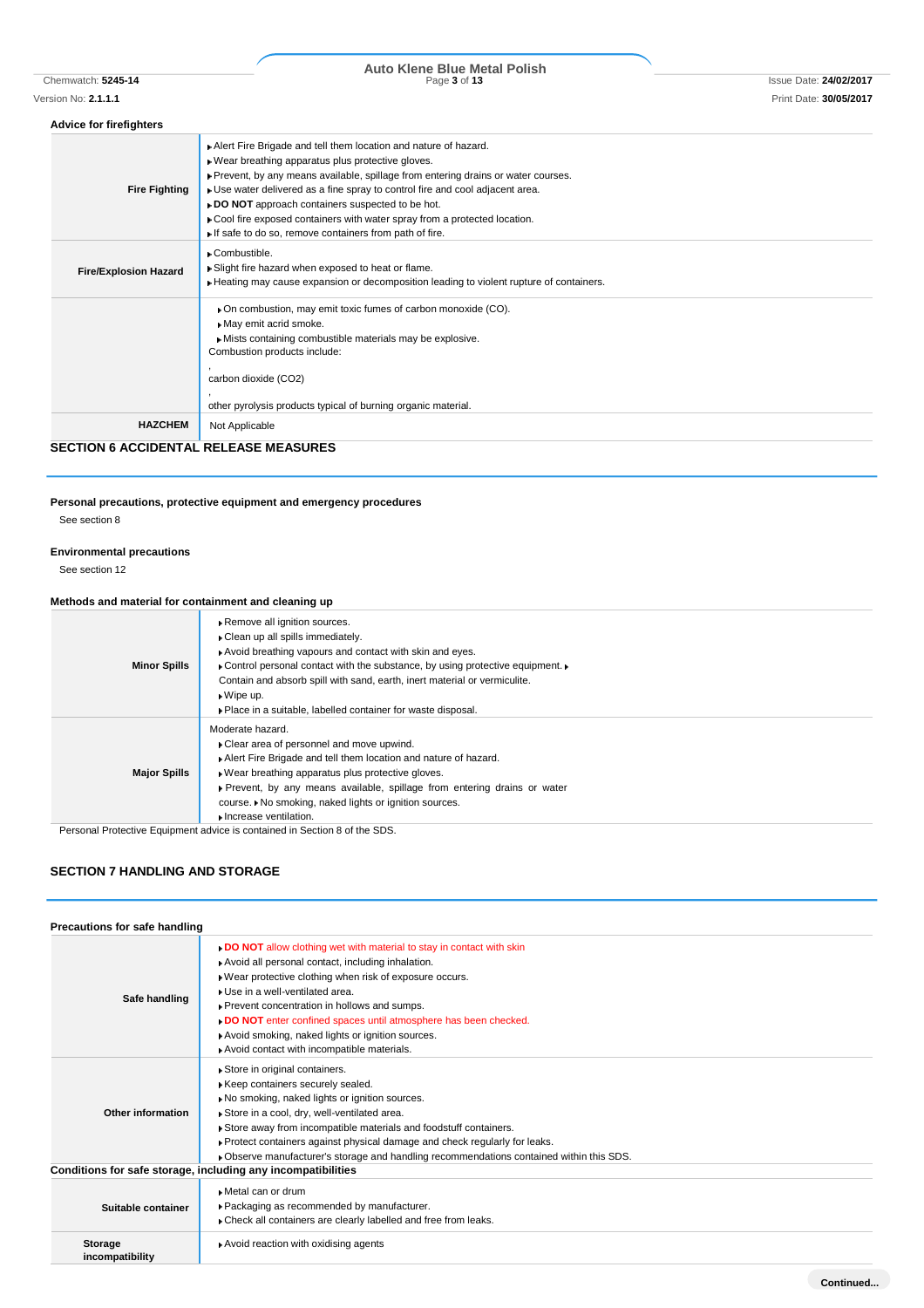# Chemwatch: **5245-14** Page **4** of **13** Issue Date: **24/02/2017 Auto Klene Blue Metal Polish**

Version No: **2.1.1.1** Print Date: **30/05/2017**

# **SECTION 8 EXPOSURE CONTROLS / PERSONAL PROTECTION**

## **Control parameters**

I **OCCUPATIONAL EXPOSURE LIMITS (OEL)**

#### T **INGREDIENT DATA**

| Source                          | Ingredient      | <b>Material name</b> | <b>TWA</b>          | <b>STEL</b>          | Peak          | <b>Notes</b>  |
|---------------------------------|-----------------|----------------------|---------------------|----------------------|---------------|---------------|
| Australia Exposure<br>Standards | aluminium oxide | Aluminium oxide      | $10 \text{ mg/m}$   | Not Available        | Not Available | Not Available |
| Australia Exposure<br>Standards | glycerol        | Glycerin mist        | $10 \text{ mg/m}$   | Not Available        | Not Available | Not Available |
| Australia Exposure<br>Standards | isopropanol     | Isopropyl alcohol    | 983 mg/m3 / 400 ppm | 1230 mg/m3 / 500 ppm | Not Available | Not Available |

### **EMERGENCY LIMITS**

| Ingredient                                | TEEL-1<br><b>Material name</b>                             |                      | TEEL-2              |                     | TEEL-3       |  |
|-------------------------------------------|------------------------------------------------------------|----------------------|---------------------|---------------------|--------------|--|
| naphtha petroleum, heavy,<br>hydrotreated | Naphtha, hydrotreated heavy; (Isopar L-rev 2)<br>350 mg/m3 |                      |                     | 1,800 mg/m3         | 40,000 mg/m3 |  |
| aluminium oxide                           | Aluminum oxide; (Alumina)                                  | $5.7 \text{ mg/m}$ 3 |                     | $15 \text{ mg/m}$   | 25 mg/m3     |  |
| glycerol                                  | Glycerine (mist); (Glycerol; Glycerin)                     | 45 mg/m3             |                     | 860 mg/m3           | 2,500 mg/m3  |  |
| isopropanol                               | Isopropyl alcohol                                          | 400 ppm              |                     | 2000 ppm            | 12000 ppm    |  |
| Ingredient                                | <b>Original IDLH</b>                                       |                      | <b>Revised IDLH</b> |                     |              |  |
| tripoli                                   | N.E. mg/m3 / N.E. ppm                                      |                      |                     | $50 \text{ mg/m}$ 3 |              |  |
| naphtha petroleum, heavy,<br>hydrotreated | Not Available                                              |                      |                     | Not Available       |              |  |
| aluminium oxide                           | Not Available                                              |                      |                     | Not Available       |              |  |
| glycerol                                  | Not Available                                              |                      | Not Available       |                     |              |  |
| isopropanol                               | 12,000 ppm                                                 |                      | 2,000 [LEL] ppm     |                     |              |  |

### **Exposure controls**

| Appropriate engineering<br>controls | Engineering controls are used to remove a hazard or place a barrier between the worker and the hazard. Well-designed engineering controls<br>can be highly effective in protecting workers and will typically be independent of worker interactions to provide this high level of protection. The<br>basic types of engineering controls are:<br>Process controls which involve changing the way a job activity or process is done to reduce the risk.<br>Enclosure and/or isolation of emission source which keeps a selected hazard "physically" away from the worker and ventilation that strategically<br>"adds" and "removes" air in the work environment. Ventilation can remove or dilute an air contaminant if designed properly. The design of a<br>ventilation system must match the particular process and chemical or contaminant in use.<br>Employers may need to use multiple types of controls to prevent employee overexposure. |
|-------------------------------------|-------------------------------------------------------------------------------------------------------------------------------------------------------------------------------------------------------------------------------------------------------------------------------------------------------------------------------------------------------------------------------------------------------------------------------------------------------------------------------------------------------------------------------------------------------------------------------------------------------------------------------------------------------------------------------------------------------------------------------------------------------------------------------------------------------------------------------------------------------------------------------------------------------------------------------------------------|
| Personal<br>protection              |                                                                                                                                                                                                                                                                                                                                                                                                                                                                                                                                                                                                                                                                                                                                                                                                                                                                                                                                                 |
| Eye and face<br>protection          | Safety glasses with side shields.<br>Chemical goggles.<br>Contact lenses may pose a special hazard; soft contact lenses may absorb and concentrate irritants. A written policy document, describing the<br>wearing of lenses or restrictions on use, should be created for each workplace or task. This should include a review of lens absorption and<br>adsorption for the class of chemicals in use and an account of injury experience. Medical and first-aid personnel should be trained in their<br>removal and suitable equipment should be readily available. In the event of chemical exposure, begin eye irrigation immediately and remove<br>contact lens as soon as practicable.                                                                                                                                                                                                                                                    |
| <b>Skin protection</b>              | See Hand protection below                                                                                                                                                                                                                                                                                                                                                                                                                                                                                                                                                                                                                                                                                                                                                                                                                                                                                                                       |
| Hands/feet<br>protection            | Wear chemical protective gloves, e.g. PVC.<br>Wear safety footwear or safety gumboots, e.g. Rubber<br>The selection of suitable gloves does not only depend on the material, but also on further marks of quality which vary from manufacturer to<br>manufacturer. Where the chemical is a preparation of several substances, the resistance of the glove material can not be calculated in advance<br>and has therefore to be checked prior to the application.<br>The exact break through time for substances has to be obtained from the manufacturer of the protective gloves and has to be observed when<br>making a final choice.<br>Personal hygiene is a key element of effective hand care. Gloves must only be worn on clean hands. After using gloves, hands should be washed<br>and dried thoroughly. Application of a non-perfumed moisturizer is recommended.                                                                     |
| <b>Body protection</b>              | See Other protection below                                                                                                                                                                                                                                                                                                                                                                                                                                                                                                                                                                                                                                                                                                                                                                                                                                                                                                                      |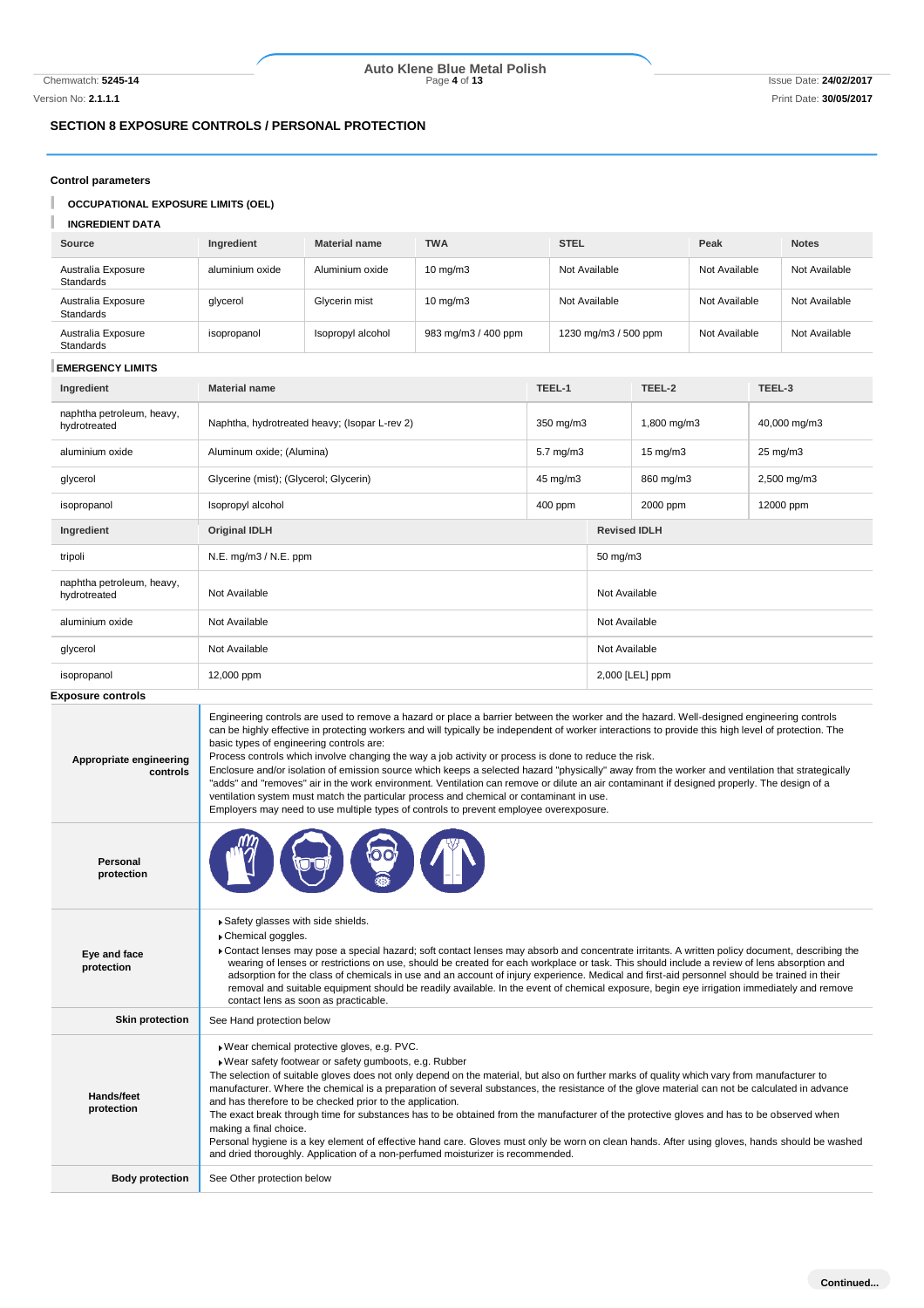#### Version No: **2.1.1.1** Print Date: **30/05/2017**

# **Auto Klene Blue Metal Polish**

**Other protection**

P.V.C. apron. Barrier cream. Skin cleansing cream. Eye wash unit.

Overalls.

**Thermal hazards** Not Available

### **Recommended material(s) Recommended material(s) Respiratory protection**

**GLOVE SELECTION INDEX** Type A-P Filter of sufficient capacity. (AS/NZS 1716 & 1715, EN 143:2000 & 149:2001, ANSI Z88 or national equivalent)

| odified presentation of the: |  |
|------------------------------|--|

| Material          | <b>CPI</b> | modified presentation of the:<br>"Forsberg Clothing Performance Index".                                                                                                                                                                                    |                                |                                 |                                  |
|-------------------|------------|------------------------------------------------------------------------------------------------------------------------------------------------------------------------------------------------------------------------------------------------------------|--------------------------------|---------------------------------|----------------------------------|
| NAT+NEOPR+NITRILE | C          |                                                                                                                                                                                                                                                            |                                |                                 |                                  |
| NATURAL RUBBER    | С          | <b>Required Minimum</b><br><b>Protection Factor</b>                                                                                                                                                                                                        | <b>Half-Face</b><br>Respirator | <b>Full-Face</b><br>Respirator  | <b>Powered Air</b><br>Respirator |
| NATURAL+NEOPRENE  | C          | up to $10 \times ES$                                                                                                                                                                                                                                       | A-AUS P2                       | ۰.                              | A-PAPR-AUS /                     |
| <b>NEOPRENE</b>   | C          |                                                                                                                                                                                                                                                            |                                |                                 | Class 1 P2                       |
| <b>NITRILE</b>    | C          | up to $50 \times ES$                                                                                                                                                                                                                                       |                                | A-AUS / Class<br>P <sub>2</sub> |                                  |
| NITRILE+PVC       | C          | up to $100 \times ES$                                                                                                                                                                                                                                      |                                | A-2 P2                          | A-PAPR-2 P2 ^                    |
| PE/EVAL/PE        | C          | Where the concentration of gas/particulates in the breathing zone, approaches or<br>exceeds the<br>The effect(s) of the following substance(s) are taken into account in the computer-<br>"Exposure Standard" (or ES), respiratory protection is required. |                                |                                 |                                  |
| <b>PVC</b>        | C          |                                                                                                                                                                                                                                                            |                                |                                 |                                  |

#### *generated* selection:

Degree of protection varies with both face-piece and Class of filter; the nature of protection

Auto Klene TRP Liquid Shine varies with Type of filter.

#### ^ - Full-face

A(All classes) = Organic vapours, B AUS or B1 = Acid gasses, B2 = Acid gas or hydrogen cyanide(HCN), B3 = Acid gas or hydrogen cyanide(HCN), E = Sulfur dioxide(SO2), G = Agricultural chemicals, K = Ammonia(NH3), Hg = Mercury, NO = Oxides of nitrogen, MB =

\* CPI - Chemwatch Performance Index Methyl bromide, AX = Low boiling point organic compounds(below 65 degC)

A: Best Selection

B: Satisfactory; may degrade after 4 hours continuous immersion

C: Poor to Dangerous Choice for other than short term immersion

**NOTE**: As a series of factors will influence the actual performance of the glove, a final selection must be based on detailed observation. -

\* Where the glove is to be used on a short term, casual or infrequent basis, factors such as"feel" or convenience (e.g. disposability), may dictate a choice of gloves which might otherwise be unsuitable following long-term or frequent use. A qualified practitioner should be consulted.

Cartridge respirators should never be used for emergency ingress or in areas of unknown

#### **SECTION 9 PHYSICAL AND CHEMICAL PROPERTIES**

vapour concentrations or oxygen content. The wearer must be warned to leave the contaminated area immediately on detecting any odours through the respirator. The odour may indicate that the mask is not functioning properly, that the vapour concentration is too high, or that the mask is not properly fitted. Because of these limitations, only restricted use of cartridge respirators is considered appropriate.

## **Information on basic physical and chemical properties**

| Appearance                                                    | Milky blue viscous liquid. |                                               |                |
|---------------------------------------------------------------|----------------------------|-----------------------------------------------|----------------|
| <b>Physical state</b>                                         | Liquid                     | Relative density (Water =<br>1)               | 0.9            |
| Odour                                                         | Not Available              | Partition coefficient n-<br>octanol / water   | Not Available  |
| Odour threshold                                               | Not Available              | Auto-ignition<br>temperature<br>$(^{\circ}C)$ | Not Applicable |
| pH (as supplied)                                              | Not Available              | Decomposition<br>temperature                  | Not Available  |
| <b>Melting</b><br>point<br>$\prime$<br>freezing<br>point (°C) | Not Available              | Viscosity (cSt)                               | Not Available  |
| Initial boiling point and<br>boiling range (°C)               | Not Available              | Molecular weight<br>(g/mol)                   | Not Applicable |
| Flash point (°C)                                              | Not Applicable             | <b>Taste</b>                                  | Not Available  |
| <b>Evaporation rate</b>                                       | Not Available              | <b>Explosive</b><br>properties                | Not Available  |
| Flammability                                                  | Not Applicable             | Oxidising<br>properties                       | Not Available  |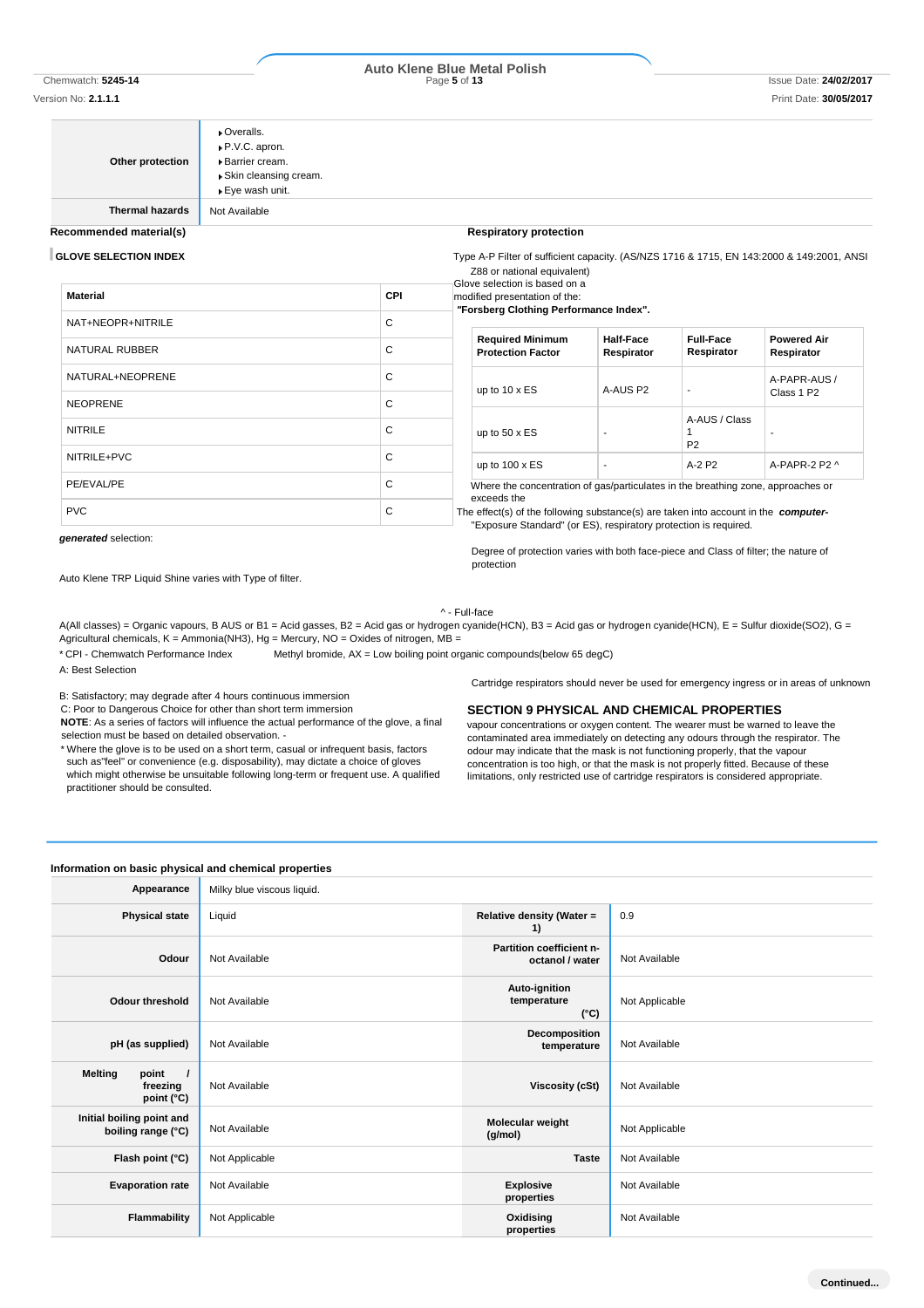# Chemwatch: **5245-14** Page **6** of **13** Issue Date: **24/02/2017 Auto Klene Blue Metal Polish**

Version No: **2.1.1.1** Print Date: **30/05/2017**

| <b>Upper Explosive Limit</b><br>$(\%)$    | Not Applicable | <b>Surface Tension (dyn/cm</b><br>or mN/m) | Not Available |
|-------------------------------------------|----------------|--------------------------------------------|---------------|
| <b>Lower Explosive Limit</b><br>$(\%)$    | Not Applicable | <b>Volatile Component (%vol)</b>           | Not Available |
| Vapour pressure<br>(kPa)                  | Not Available  | Gas group                                  | Not Available |
| Solubility in water<br>(g/L)              | Not Available  | pH as a solution<br>(1%)                   | Not Available |
| Vapour density (Air $=$<br>$\overline{1}$ | Not Available  | VOC g/L                                    | Not Available |

**SECTION 10 STABILITY AND REACTIVITY**

| Reactivity                                  | See section 7                                                                                                                      |  |  |  |
|---------------------------------------------|------------------------------------------------------------------------------------------------------------------------------------|--|--|--|
| <b>Chemical stability</b>                   | Unstable in the presence of incompatible materials.<br>▶ Product is considered stable.<br>Hazardous polymerisation will not occur. |  |  |  |
| Possibility of hazardous<br>reactions       | See section 7                                                                                                                      |  |  |  |
| <b>Conditions to</b><br>avoid               | See section 7                                                                                                                      |  |  |  |
| Incompatible<br>materials                   | See section 7                                                                                                                      |  |  |  |
| <b>Hazardous decomposition</b><br>products  | See section 5                                                                                                                      |  |  |  |
| <b>SECTION 11 TOXICOLOGICAL INFORMATION</b> |                                                                                                                                    |  |  |  |

## **Information on toxicological effects**

| Inhaled                                         | Inhalation of vapours may cause drowsiness and dizziness. This may be accompanied by sleepiness, reduced alertness, loss of reflexes, lack of co-ordination, and vertigo.<br>Inhalation of vapours or aerosols (mists, fumes), generated by the material during the course of normal handling, may be damaging to the health of the individual.<br>There is some evidence to suggest that the material can cause respiratory irritation in some persons. The body's response to such irritation can cause further lung damage.<br>Central nervous system (CNS) depression may include general discomfort, symptoms of giddiness, headache, dizziness, nausea, anaesthetic effects, slowed reaction time, slu<br>may progress to unconsciousness. Serious poisonings may result in respiratory depression and may be fatal. |                                                                                                                                                                                |  |  |
|-------------------------------------------------|----------------------------------------------------------------------------------------------------------------------------------------------------------------------------------------------------------------------------------------------------------------------------------------------------------------------------------------------------------------------------------------------------------------------------------------------------------------------------------------------------------------------------------------------------------------------------------------------------------------------------------------------------------------------------------------------------------------------------------------------------------------------------------------------------------------------------|--------------------------------------------------------------------------------------------------------------------------------------------------------------------------------|--|--|
| Ingestion                                       | damaging to the health of the individual.<br>Ingestion may result in nausea, abdominal irritation, pain and vomiting                                                                                                                                                                                                                                                                                                                                                                                                                                                                                                                                                                                                                                                                                                       | Swallowing of the liquid may cause aspiration into the lungs with the risk of chemical pneumonitis; serious consequences may result. (ICSC13733) Accidental ingestion of the n |  |  |
| <b>Skin Contact</b>                             | There is some evidence to suggest that this material can cause inflammation of the skin on contact in some persons.<br>Open cuts, abraded or irritated skin should not be exposed to this material<br>The material may accentuate any pre-existing dermatitis condition<br>Entry into the blood-stream, through, for example, cuts, abrasions or lesions, may produce systemic injury with harmful effects. Examine the skin prior to the use of the material<br>any external damage is suitably protected.                                                                                                                                                                                                                                                                                                                |                                                                                                                                                                                |  |  |
| Eye                                             | There is some evidence to suggest that this material can cause eye irritation and damage in some persons.                                                                                                                                                                                                                                                                                                                                                                                                                                                                                                                                                                                                                                                                                                                  |                                                                                                                                                                                |  |  |
| Chronic                                         | Prolonged or repeated skin contact may cause drying with cracking, irritation and possible dermatitis following.<br>Substance accumulation, in the human body, may occur and may cause some concern following repeated or long-term occupational exposure.<br>Chronic solvent inhalation exposures may result in nervous system impairment and liver and blood changes. [PATTYS]                                                                                                                                                                                                                                                                                                                                                                                                                                           |                                                                                                                                                                                |  |  |
| <b>Auto Klene</b><br><b>TRP Liquid</b><br>Shine | <b>TOXICITY</b>                                                                                                                                                                                                                                                                                                                                                                                                                                                                                                                                                                                                                                                                                                                                                                                                            | <b>IRRITATION</b>                                                                                                                                                              |  |  |
|                                                 | Not Available                                                                                                                                                                                                                                                                                                                                                                                                                                                                                                                                                                                                                                                                                                                                                                                                              | Not Available                                                                                                                                                                  |  |  |
|                                                 | <b>TOXICITY</b>                                                                                                                                                                                                                                                                                                                                                                                                                                                                                                                                                                                                                                                                                                                                                                                                            | <b>IRRITATION</b>                                                                                                                                                              |  |  |
| tripoli                                         |                                                                                                                                                                                                                                                                                                                                                                                                                                                                                                                                                                                                                                                                                                                                                                                                                            |                                                                                                                                                                                |  |  |
|                                                 | Not Available                                                                                                                                                                                                                                                                                                                                                                                                                                                                                                                                                                                                                                                                                                                                                                                                              | Not Available                                                                                                                                                                  |  |  |
| naphtha<br>petroleum,<br>heavy,<br>hydrotreated | <b>TOXICITY</b><br>Dermal (rabbit) LD50: >1900 mg/kd                                                                                                                                                                                                                                                                                                                                                                                                                                                                                                                                                                                                                                                                                                                                                                       | <b>IRRITATION</b><br>Not Available                                                                                                                                             |  |  |
|                                                 | Oral (rat) LD50: >4500 mg/kg1                                                                                                                                                                                                                                                                                                                                                                                                                                                                                                                                                                                                                                                                                                                                                                                              |                                                                                                                                                                                |  |  |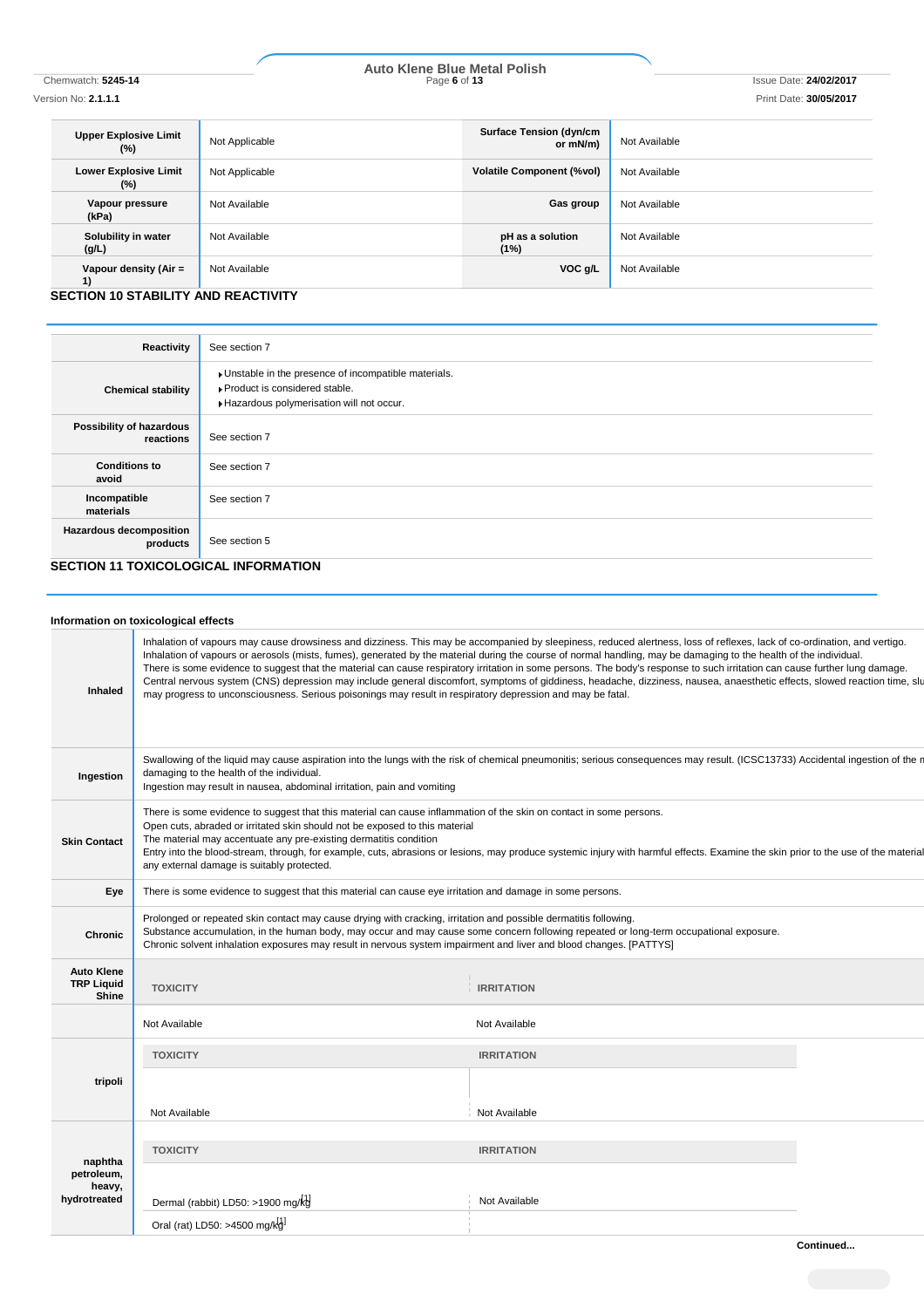# Chemwatch: **5245-14** Page **7** of **13** Issue Date: **24/02/2017 Auto Klene Blue Metal Polish**

Version No: **2.1.1.1** Print Date: **30/05/2017**

| aluminium                                                     | <b>TOXICITY</b>                                  |                                                                                                                                                                                                                                                                                                                                                                                                                                                                                                                                                                                                                                                                                                                                                                                                                                                                                                                                                                                                                                                                                                                                                                                                                                                                                                                                                                                                                                                                                                                                                                                 | <b>IRRITATION</b>                  |   |  |  |
|---------------------------------------------------------------|--------------------------------------------------|---------------------------------------------------------------------------------------------------------------------------------------------------------------------------------------------------------------------------------------------------------------------------------------------------------------------------------------------------------------------------------------------------------------------------------------------------------------------------------------------------------------------------------------------------------------------------------------------------------------------------------------------------------------------------------------------------------------------------------------------------------------------------------------------------------------------------------------------------------------------------------------------------------------------------------------------------------------------------------------------------------------------------------------------------------------------------------------------------------------------------------------------------------------------------------------------------------------------------------------------------------------------------------------------------------------------------------------------------------------------------------------------------------------------------------------------------------------------------------------------------------------------------------------------------------------------------------|------------------------------------|---|--|--|
| oxide                                                         | [1]<br>Oral (rat) LD50: >2000 mg/kgNot Available |                                                                                                                                                                                                                                                                                                                                                                                                                                                                                                                                                                                                                                                                                                                                                                                                                                                                                                                                                                                                                                                                                                                                                                                                                                                                                                                                                                                                                                                                                                                                                                                 |                                    |   |  |  |
|                                                               | <b>TOXICITY</b>                                  |                                                                                                                                                                                                                                                                                                                                                                                                                                                                                                                                                                                                                                                                                                                                                                                                                                                                                                                                                                                                                                                                                                                                                                                                                                                                                                                                                                                                                                                                                                                                                                                 | <b>IRRITATION</b>                  |   |  |  |
| glycerol                                                      |                                                  |                                                                                                                                                                                                                                                                                                                                                                                                                                                                                                                                                                                                                                                                                                                                                                                                                                                                                                                                                                                                                                                                                                                                                                                                                                                                                                                                                                                                                                                                                                                                                                                 |                                    |   |  |  |
|                                                               |                                                  | $[2]$<br>Oral (rat) LD50: 12600 mg/kgNot Available                                                                                                                                                                                                                                                                                                                                                                                                                                                                                                                                                                                                                                                                                                                                                                                                                                                                                                                                                                                                                                                                                                                                                                                                                                                                                                                                                                                                                                                                                                                              |                                    |   |  |  |
|                                                               | <b>TOXICITY</b>                                  |                                                                                                                                                                                                                                                                                                                                                                                                                                                                                                                                                                                                                                                                                                                                                                                                                                                                                                                                                                                                                                                                                                                                                                                                                                                                                                                                                                                                                                                                                                                                                                                 | <b>IRRITATION</b>                  |   |  |  |
|                                                               |                                                  |                                                                                                                                                                                                                                                                                                                                                                                                                                                                                                                                                                                                                                                                                                                                                                                                                                                                                                                                                                                                                                                                                                                                                                                                                                                                                                                                                                                                                                                                                                                                                                                 |                                    |   |  |  |
| isopropanol                                                   |                                                  | Dermal (rabbit) LD50: 12800 mg/kg                                                                                                                                                                                                                                                                                                                                                                                                                                                                                                                                                                                                                                                                                                                                                                                                                                                                                                                                                                                                                                                                                                                                                                                                                                                                                                                                                                                                                                                                                                                                               | Eye (rabbit): 10 mg - moderate     |   |  |  |
|                                                               |                                                  | Inhalation (rat) LC50: 32000 ppm/8Hr                                                                                                                                                                                                                                                                                                                                                                                                                                                                                                                                                                                                                                                                                                                                                                                                                                                                                                                                                                                                                                                                                                                                                                                                                                                                                                                                                                                                                                                                                                                                            | Eye (rabbit): 100 mg - SEVERE      |   |  |  |
|                                                               |                                                  | Oral (rat) LD50: 5000 mg/kg                                                                                                                                                                                                                                                                                                                                                                                                                                                                                                                                                                                                                                                                                                                                                                                                                                                                                                                                                                                                                                                                                                                                                                                                                                                                                                                                                                                                                                                                                                                                                     | Eye (rabbit): 100mg/24hr-moderate  |   |  |  |
|                                                               |                                                  |                                                                                                                                                                                                                                                                                                                                                                                                                                                                                                                                                                                                                                                                                                                                                                                                                                                                                                                                                                                                                                                                                                                                                                                                                                                                                                                                                                                                                                                                                                                                                                                 | Skin (rabbit): 500 mg - mild       |   |  |  |
|                                                               | Legend: $1$                                      | Value obtained from Europe ECHA Registered Substances - Acute toxicity 2.* Value obtained from manufacturer's SDS. Unless otherwise<br>specified data extracted from RTECS - Register of Toxic Effect of chemical Substances                                                                                                                                                                                                                                                                                                                                                                                                                                                                                                                                                                                                                                                                                                                                                                                                                                                                                                                                                                                                                                                                                                                                                                                                                                                                                                                                                    |                                    |   |  |  |
|                                                               |                                                  | WARNING: For inhalation exposure ONLY: This substance has been classified by the IARC as Group 1: CARCINOGENIC TO HUMANS                                                                                                                                                                                                                                                                                                                                                                                                                                                                                                                                                                                                                                                                                                                                                                                                                                                                                                                                                                                                                                                                                                                                                                                                                                                                                                                                                                                                                                                        |                                    |   |  |  |
|                                                               |                                                  |                                                                                                                                                                                                                                                                                                                                                                                                                                                                                                                                                                                                                                                                                                                                                                                                                                                                                                                                                                                                                                                                                                                                                                                                                                                                                                                                                                                                                                                                                                                                                                                 |                                    |   |  |  |
|                                                               | <b>TRIPOLI</b>                                   | The International Agency for Research on Cancer (IARC) has classified occupational exposures to respirable (<5 um) crystalline silica as being<br>carcinogenic to humans. This classification is based on what IARC considered sufficient evidence from epidemiological studies of humans for the<br>carcinogenicity of inhaled silica in the forms of quartz and cristobalite. Crystalline silica is also known to cause silicosis, a non-cancerous lung<br>disease. Intermittent exposure produces; focal fibrosis, (pneumoconiosis), cough, dyspnoea, liver tumours.                                                                                                                                                                                                                                                                                                                                                                                                                                                                                                                                                                                                                                                                                                                                                                                                                                                                                                                                                                                                         |                                    |   |  |  |
|                                                               |                                                  | * Millions of particles per cubic foot (based on impinger samples counted by light field techniques).<br>NOTE: the physical nature of quartz in the product determines whether it is likely to present a chronic health problem. To be a hazard the material<br>must enter the breathing zone as respirable particles.                                                                                                                                                                                                                                                                                                                                                                                                                                                                                                                                                                                                                                                                                                                                                                                                                                                                                                                                                                                                                                                                                                                                                                                                                                                          |                                    |   |  |  |
| <b>NAPHTHA</b><br>PETROLEUM,<br>HEAVY,<br><b>HYDROTREATED</b> |                                                  | For petroleum: This product contains benzene, which can cause acute myeloid leukaemia, and n-hexane, which can be metabolized to<br>compounds which are toxic to the nervous system. This product contains toluene, and animal studies suggest high concentrations of toluene<br>lead to hearing loss. This product contains ethyl benzene and naphthalene, from which animal testing shows evidence of tumour formation.<br>Cancer-causing potential: Animal testing shows inhaling petroleum causes tumours of the liver and kidney; these are however not considered to be<br>relevant in humans.<br>Mutation-causing potential: Most studies involving gasoline have returned negative results regarding the potential to cause mutations, including all<br>recent studies in living human subjects (such as in petrol service station attendants).<br>Reproductive toxicity: Animal studies show that high concentrations of toluene (>0.1%) can cause developmental effects such as lower birth weight                                                                                                                                                                                                                                                                                                                                                                                                                                                                                                                                                                    |                                    |   |  |  |
|                                                               | <b>GLYCEROL</b>                                  | and developmental toxicity to the nervous system of the foetus. Other studies show no adverse effects on the foetus.<br>Asthma-like symptoms may continue for months or even years after exposure to the material ends. This may be due to a non-allergic condition<br>known as reactive airways dysfunction syndrome (RADS) which can occur after exposure to high levels of highly irritating compound. Main criteria<br>for diagnosing RADS include the absence of previous airways disease in a non-atopic individual, with sudden onset of persistent asthma-like<br>symptoms within minutes to hours of a documented exposure to the irritant. Other criteria for diagnosis of RADS include a reversible airflow<br>pattern on lung function tests, moderate to severe bronchial hyperreactivity on methacholine challenge testing, and the lack of minimal<br>lymphocytic inflammation, without eosinophilia. RADS (or asthma) following an irritating inhalation is an infrequent disorder with rates related to<br>the concentration of and duration of exposure to the irritating substance. On the other hand, industrial bronchitis is a disorder that occurs as a<br>result of exposure due to high concentrations of irritating substance (often particles) and is completely reversible after exposure ceases. The<br>disorder is characterized by difficulty breathing, cough and mucus production.<br>At very high concentrations, evidence predicts that glycerol may cause tremor, irritation of the skin, eyes, digestive tract and airway. Otherwise it is |                                    |   |  |  |
|                                                               | <b>ISOPROPANOL</b>                               | of low toxicity. There is no significant evidence to suggest that it causes cancer, genetic, reproductive or developmental toxicity.<br>Isopropanol is irritating to the eyes, nose and throat but generally not to the skin. Prolonged high dose exposure may also produce depression<br>of the central nervous system and drowsiness. Few have reported skin irritation. It can be absorbed from the skin or when inhaled. Intentional<br>swallowing is common particularly among alcoholics or suicide victims and also leads to fainting, breathing difficulty, nausea, vomiting and<br>headache. In the absence of unconsciousness, recovery usually occurred. Repeated doses may damage the kidneys.<br>The material may cause skin irritation after prolonged or repeated exposure and may produce on contact skin redness, swelling, the production of<br>vesicles, scaling and thickening of the skin.<br>The substance is classified by IARC as Group 3:<br>NOT classifiable as to its carcinogenicity to humans.<br>Evidence of carcinogenicity may be inadequate or limited in animal testing.                                                                                                                                                                                                                                                                                                                                                                                                                                                                      |                                    |   |  |  |
| <b>TRIPOLI &amp; ALUMINIUM</b>                                | <b>OXIDE</b>                                     | No significant acute toxicological data identified in literature search.                                                                                                                                                                                                                                                                                                                                                                                                                                                                                                                                                                                                                                                                                                                                                                                                                                                                                                                                                                                                                                                                                                                                                                                                                                                                                                                                                                                                                                                                                                        |                                    |   |  |  |
|                                                               | <b>Acute Toxicity</b>                            |                                                                                                                                                                                                                                                                                                                                                                                                                                                                                                                                                                                                                                                                                                                                                                                                                                                                                                                                                                                                                                                                                                                                                                                                                                                                                                                                                                                                                                                                                                                                                                                 | Carcinogenicity                    |   |  |  |
| <b>Skin</b><br><b>Irritation/Corrosion</b>                    |                                                  |                                                                                                                                                                                                                                                                                                                                                                                                                                                                                                                                                                                                                                                                                                                                                                                                                                                                                                                                                                                                                                                                                                                                                                                                                                                                                                                                                                                                                                                                                                                                                                                 | Reproductivity                     |   |  |  |
|                                                               | <b>Serious Eye</b>                               | ◎                                                                                                                                                                                                                                                                                                                                                                                                                                                                                                                                                                                                                                                                                                                                                                                                                                                                                                                                                                                                                                                                                                                                                                                                                                                                                                                                                                                                                                                                                                                                                                               | STOT - Single                      | ◎ |  |  |
|                                                               | Damage/Irritation<br><b>Respiratory or Skin</b>  |                                                                                                                                                                                                                                                                                                                                                                                                                                                                                                                                                                                                                                                                                                                                                                                                                                                                                                                                                                                                                                                                                                                                                                                                                                                                                                                                                                                                                                                                                                                                                                                 | <b>Exposure</b>                    |   |  |  |
|                                                               | sensitisation                                    | $\circ$                                                                                                                                                                                                                                                                                                                                                                                                                                                                                                                                                                                                                                                                                                                                                                                                                                                                                                                                                                                                                                                                                                                                                                                                                                                                                                                                                                                                                                                                                                                                                                         | STOT - Repeated<br><b>Exposure</b> | ◎ |  |  |
|                                                               | <b>Mutagenicity</b>                              |                                                                                                                                                                                                                                                                                                                                                                                                                                                                                                                                                                                                                                                                                                                                                                                                                                                                                                                                                                                                                                                                                                                                                                                                                                                                                                                                                                                                                                                                                                                                                                                 | <b>Aspiration Hazard</b>           |   |  |  |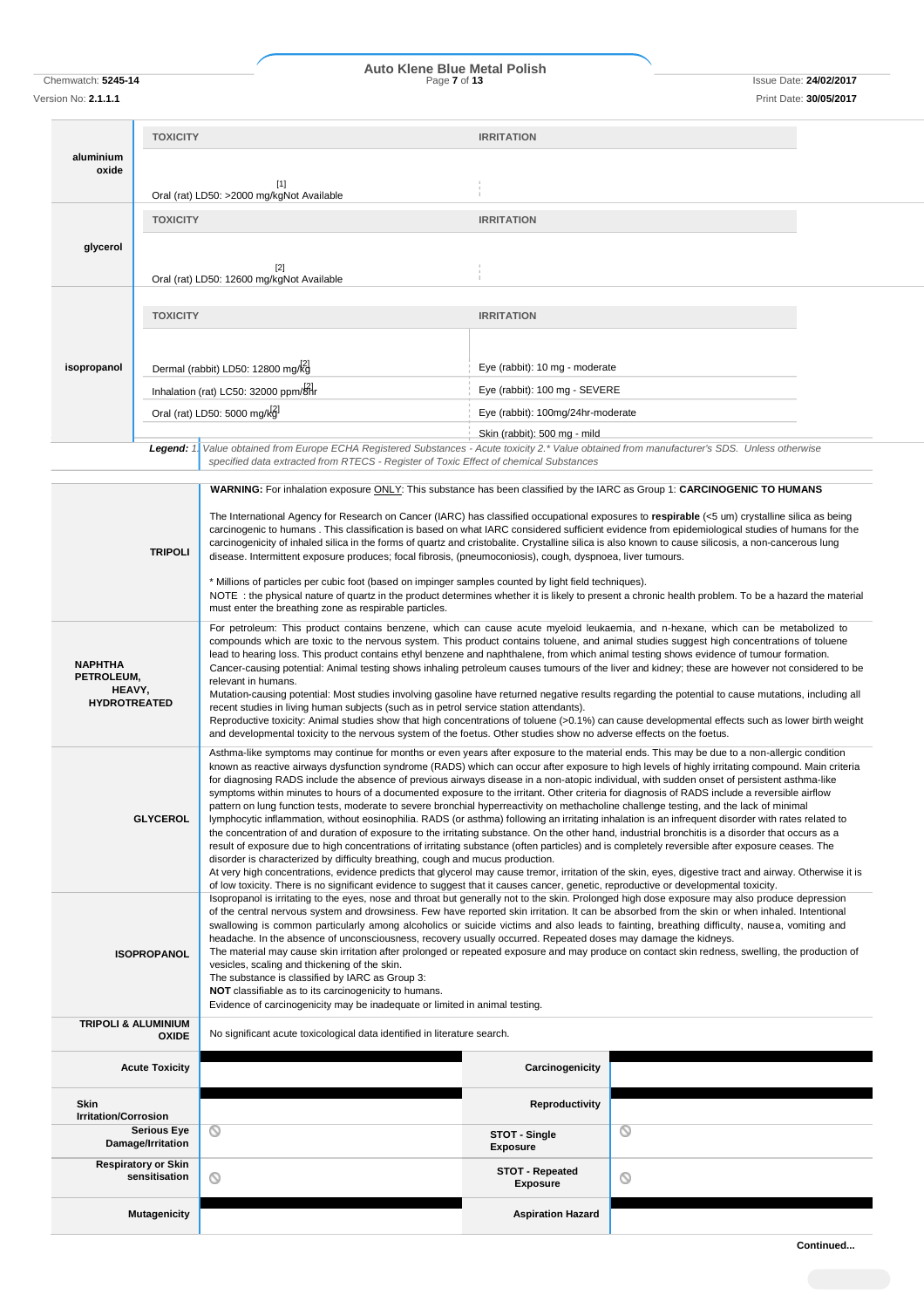| Chemwatch: 5245-14<br>Version No: 2.1.1.1 |                 | Auto Klene Blue Metal Polish<br>Page 8 of 13 |                                |       | <b>Issue Date: 24/02/2017</b><br>Print Date: 30/05/2017 |
|-------------------------------------------|-----------------|----------------------------------------------|--------------------------------|-------|---------------------------------------------------------|
|                                           |                 |                                              |                                |       |                                                         |
| Auto Klene TRP Liquid<br>Shine            |                 |                                              |                                |       |                                                         |
|                                           | <b>ENDPOINT</b> | <b>TEST DURATION (HR)</b>                    | <b>SPECIES</b>                 | VALUE | SOURCE                                                  |
|                                           | NotNotNot       | Not ApplicableNot Applicable                 | ApplicableApplicableApplicable |       |                                                         |
|                                           |                 |                                              |                                |       |                                                         |
| tripoli                                   |                 |                                              |                                | $\pm$ |                                                         |
|                                           | <b>ENDPOINT</b> | <b>TEST DURATION (HR)</b>                    | <b>SPECIES</b>                 | VALUE | SOURCE                                                  |
|                                           | NotNotNot       | Not ApplicableNot Applicable                 | ApplicableApplicableApplicable |       |                                                         |
|                                           |                 |                                              |                                |       |                                                         |
| naphtha petroleum, heavy,<br>hydrotreated | <b>ENDPOINT</b> | <b>TEST DURATION (HR)</b>                    | <b>SPECIES</b>                 | VALUE | SOURCE                                                  |
|                                           |                 |                                              |                                |       |                                                         |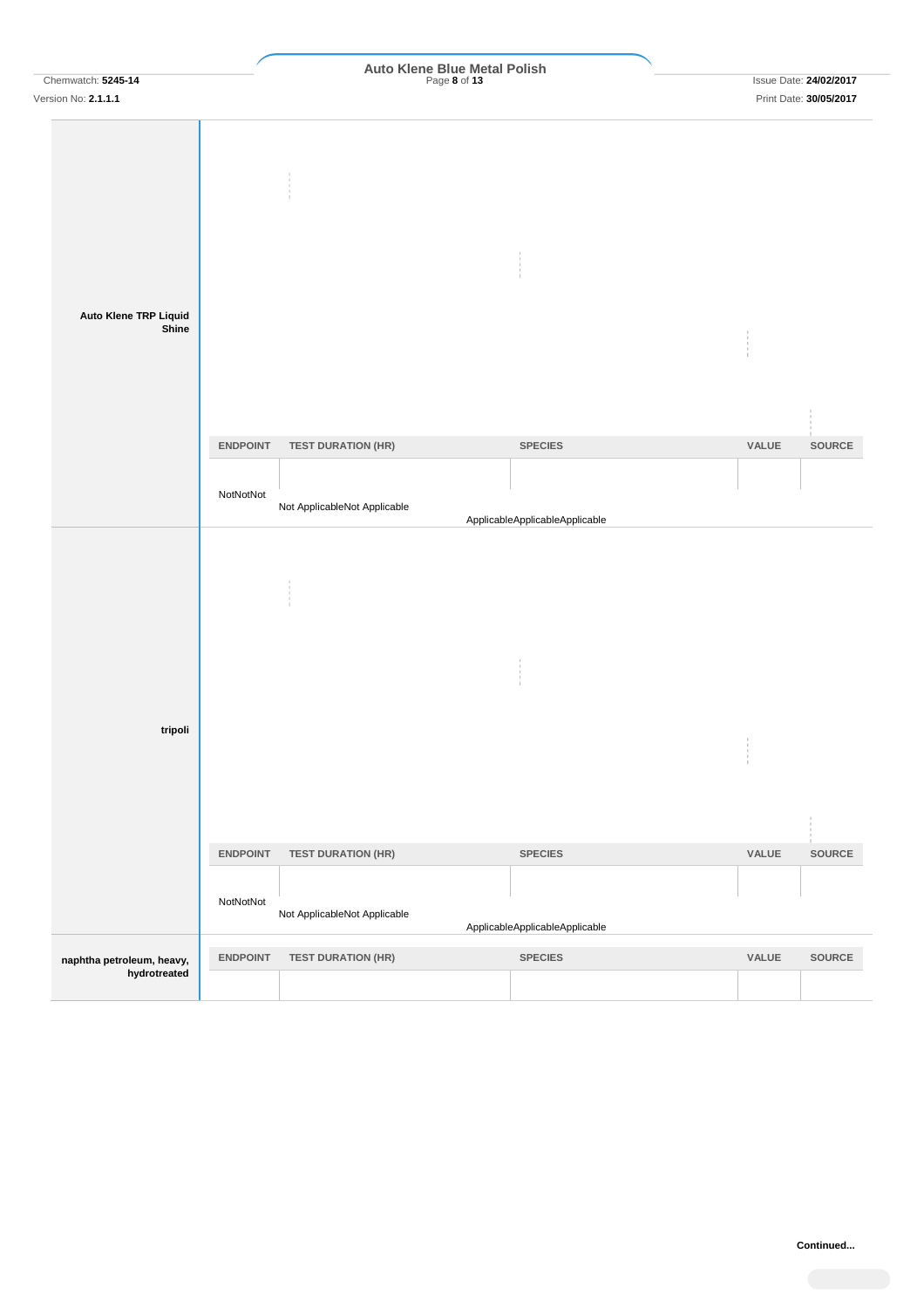# Chemwatch: **5245-14** Page **9** of **13** Issue Date: **24/02/2017 Auto Klene Blue Metal Polish**

Version No: **2.1.1.1** Print Date: **30/05/2017** *Legend: – Data available but does not fill the criteria for classification – Data available to make classification*

- *– Data Not Available to make classification*
	-

# **SECTION 12 ECOLOGICAL INFORMATION**

| <b>Toxicity</b> |                 |                                                                                                                                               |                               |                |                |
|-----------------|-----------------|-----------------------------------------------------------------------------------------------------------------------------------------------|-------------------------------|----------------|----------------|
|                 | NotNotNot       | Not ApplicableNot Applicable<br>ApplicableApplicableApplicable                                                                                |                               |                |                |
|                 | <b>ENDPOINT</b> | <b>TEST DURATION (HR)</b>                                                                                                                     | <b>SPECIES</b>                | <b>VALUE</b>   | <b>SOURCE</b>  |
| aluminium oxide | <b>LC50</b>     | 96                                                                                                                                            | Fish                          | 0.0029mg/L     | $\overline{2}$ |
|                 | <b>EC50</b>     | 48                                                                                                                                            | Crustacea                     | 0.7364mg/L     | 2              |
|                 | <b>EC50</b>     | 96                                                                                                                                            | Algae or other aquatic plants | 0.0054mg/L     | 2              |
|                 | <b>EC50</b>     | 168                                                                                                                                           | Crustacea                     | $0.0076$ ng/L  | 2              |
|                 | <b>NOEC</b>     | 72                                                                                                                                            | Algae or other aquatic plants | $>=0.004$ mg/L | $\overline{2}$ |
|                 | <b>ENDPOINT</b> | <b>TEST DURATION (HR)</b>                                                                                                                     | <b>SPECIES</b>                | <b>VALUE</b>   | <b>SOURCE</b>  |
| glycerol        | <b>LC50</b>     | 96                                                                                                                                            | Fish                          | $>1$ 1mg/L     | 2              |
|                 | <b>EC50</b>     | 96                                                                                                                                            | Algae or other aquatic plants | 77712.039ng/L  | 3              |
|                 | EC <sub>0</sub> | 24                                                                                                                                            | Crustacea                     | $>500$ mg/L    | $\overline{1}$ |
|                 | <b>ENDPOINT</b> | <b>TEST DURATION (HR)</b>                                                                                                                     | <b>SPECIES</b>                | VALUE          | <b>SOURCE</b>  |
| isopropanol     | <b>LC50</b>     | 96                                                                                                                                            | Fish                          | 183.844mg/L    | 3              |
|                 | <b>EC50</b>     | 48                                                                                                                                            | Crustacea                     | 12500mg/L      | 5              |
|                 | <b>EC50</b>     | 96                                                                                                                                            | Algae or other aquatic plants | 993.232mg/L    | 3              |
|                 | <b>EC50</b>     | 384                                                                                                                                           | Crustacea                     | 42.389mg/L     | 3              |
|                 | <b>NOEC</b>     | 5760                                                                                                                                          | Fish                          | 0.02mg/L       | $\overline{4}$ |
| Legend:         |                 | Extracted from 1. IUCLID Toxicity Data 2. Europe ECHA Registered Substances - Ecotoxicological Information - Aquatic Toxicity 3. EPIWIN Suite |                               |                |                |

*Data 6. NITE (Japan) - Bioconcentration Data 7. METI (Japan) - Bioconcentration Data 8. Vendor Data*

# **DO NOT** discharge into sewer or waterways.

# **Persistence and degradability**

| Ingredient                                | Persistence: Water/Soil                                   | <b>Persistence: Air</b> |  |  |  |
|-------------------------------------------|-----------------------------------------------------------|-------------------------|--|--|--|
| glycerol                                  | LOW                                                       | LOW                     |  |  |  |
| isopropanol                               | LOW (Half-life $= 14$ days)<br>LOW (Half-life $=$ 3 days) |                         |  |  |  |
| <b>Bioaccumulative potential</b>          |                                                           |                         |  |  |  |
| Ingredient                                | <b>Bioaccumulation</b>                                    |                         |  |  |  |
| glycerol                                  | LOW (LogKOW = $-1.76$ )                                   |                         |  |  |  |
| isopropanol                               | LOW (LogKOW = $0.05$ )                                    |                         |  |  |  |
| <b>Mobility in soil</b>                   |                                                           |                         |  |  |  |
| Ingredient                                | <b>Mobility</b>                                           |                         |  |  |  |
| glycerol                                  | $HIGH (KOC = 1)$                                          |                         |  |  |  |
| isopropanol                               | $HIGH (KOC = 1.06)$                                       |                         |  |  |  |
| <b>SECTION 13 DISPOSAL CONSIDERATIONS</b> |                                                           |                         |  |  |  |

#### **Waste treatment methods**

| <b>Product / Packaging</b><br>disposal | Legislation addressing waste disposal requirements may differ by country, state and/ or territory. Each user must refer to laws operating in their area. In some<br>areas, certain wastes must be tracked.<br>A Hierarchy of Controls seems to be common - the user should investigate: |
|----------------------------------------|-----------------------------------------------------------------------------------------------------------------------------------------------------------------------------------------------------------------------------------------------------------------------------------------|
| Labels Required                        |                                                                                                                                                                                                                                                                                         |
| <b>Marine Pollutant</b>                | NO.                                                                                                                                                                                                                                                                                     |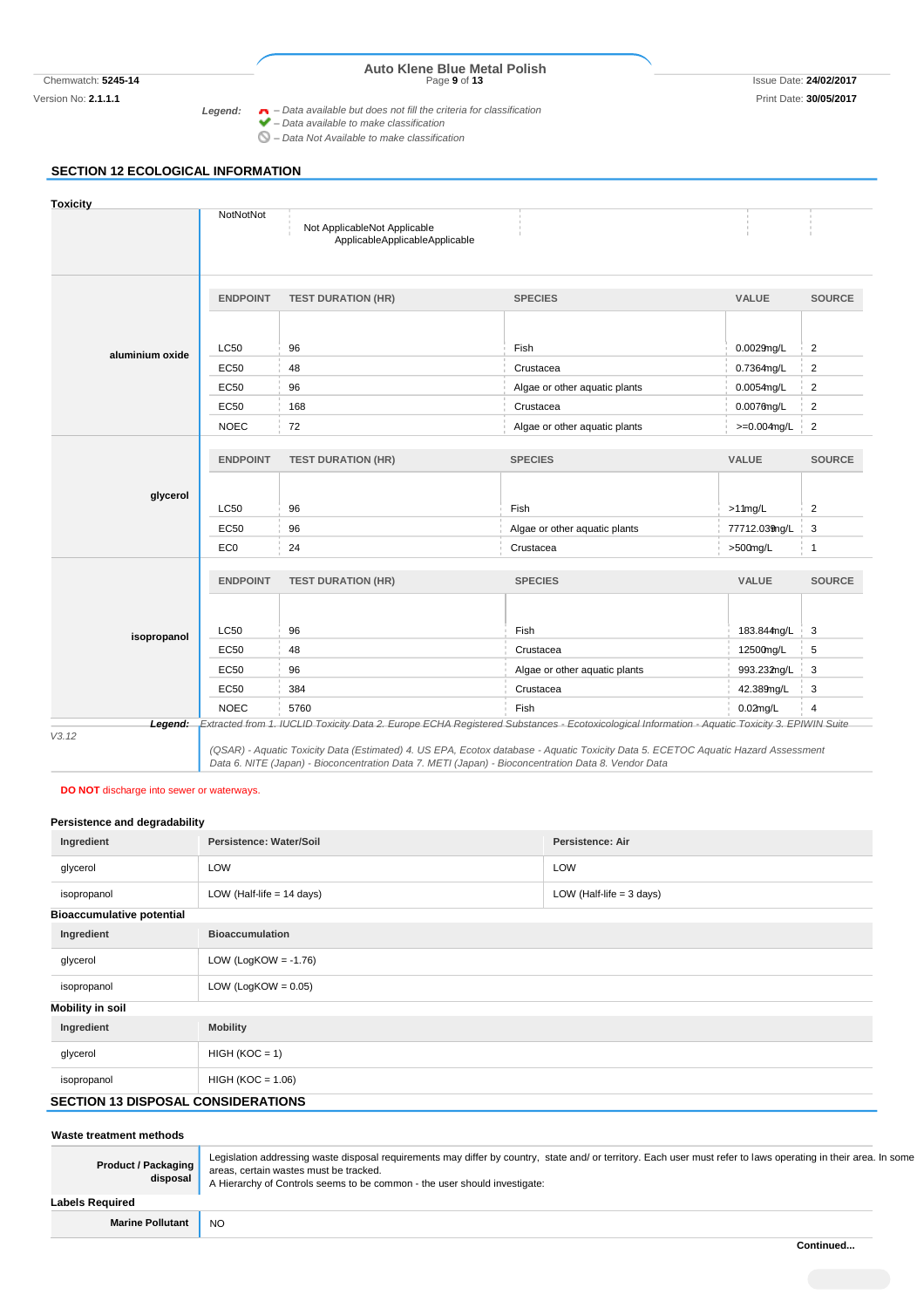| Chemwatch: 5245-14                                                       |                                                                                                                             | <b>Auto Klene Blue Metal Polish</b>                                                                                                                                                                                                                                                |                        |
|--------------------------------------------------------------------------|-----------------------------------------------------------------------------------------------------------------------------|------------------------------------------------------------------------------------------------------------------------------------------------------------------------------------------------------------------------------------------------------------------------------------|------------------------|
|                                                                          |                                                                                                                             | Page 10 of 13                                                                                                                                                                                                                                                                      | Issue Date: 24/02/2017 |
| Version No: 2.1.1.1                                                      |                                                                                                                             |                                                                                                                                                                                                                                                                                    | Print Date: 30/05/2017 |
|                                                                          | Reduction<br>Reuse                                                                                                          |                                                                                                                                                                                                                                                                                    |                        |
|                                                                          | Recycling                                                                                                                   |                                                                                                                                                                                                                                                                                    |                        |
|                                                                          | Disposal (if all else fails)                                                                                                |                                                                                                                                                                                                                                                                                    |                        |
|                                                                          |                                                                                                                             | This material may be recycled if unused, or if it has not been contaminated so as to make it unsuitable for its intended use. If it has been contaminated, it may be                                                                                                               |                        |
|                                                                          |                                                                                                                             | possible to reclaim the product by filtration, distillation or some other means. Shelf life considerations should also be applied in making decisions of this type.<br>Note that properties of a material may change in use, and recycling or reuse may not always be appropriate. |                        |
|                                                                          | DO NOT allow wash water from cleaning or process equipment to enter drains.                                                 |                                                                                                                                                                                                                                                                                    |                        |
|                                                                          | It may be necessary to collect all wash water for treatment before disposal.                                                |                                                                                                                                                                                                                                                                                    |                        |
|                                                                          | * Where in doubt contact the responsible authority.                                                                         | In all cases disposal to sewer may be subject to local laws and regulations and these should be considered first.                                                                                                                                                                  |                        |
|                                                                          | Recycle wherever possible or consult manufacturer for recycling options.                                                    |                                                                                                                                                                                                                                                                                    |                        |
|                                                                          | Consult State Land Waste Authority for disposal.                                                                            |                                                                                                                                                                                                                                                                                    |                        |
|                                                                          | Bury or incinerate residue at an approved site.<br>Recycle containers if possible, or dispose of in an authorised landfill. |                                                                                                                                                                                                                                                                                    |                        |
|                                                                          |                                                                                                                             |                                                                                                                                                                                                                                                                                    |                        |
| <b>SECTION 14 TRANSPORT INFORMATION</b>                                  |                                                                                                                             |                                                                                                                                                                                                                                                                                    |                        |
| <b>HAZCHEM</b>                                                           | Not Applicable                                                                                                              |                                                                                                                                                                                                                                                                                    |                        |
|                                                                          | Land transport (ADG): NOT REGULATED FOR TRANSPORT OF DANGEROUS GOODS                                                        |                                                                                                                                                                                                                                                                                    |                        |
|                                                                          |                                                                                                                             |                                                                                                                                                                                                                                                                                    |                        |
|                                                                          | Air transport (ICAO-IATA / DGR): NOT REGULATED FOR TRANSPORT OF DANGEROUS GOODS                                             |                                                                                                                                                                                                                                                                                    |                        |
|                                                                          | Sea transport (IMDG-Code / GGVSee): NOT REGULATED FOR TRANSPORT OF DANGEROUS GOODS                                          |                                                                                                                                                                                                                                                                                    |                        |
|                                                                          |                                                                                                                             |                                                                                                                                                                                                                                                                                    |                        |
|                                                                          | Transport in bulk according to Annex II of MARPOL and the IBC code                                                          |                                                                                                                                                                                                                                                                                    |                        |
| Not Applicable                                                           |                                                                                                                             |                                                                                                                                                                                                                                                                                    |                        |
|                                                                          |                                                                                                                             |                                                                                                                                                                                                                                                                                    |                        |
|                                                                          |                                                                                                                             |                                                                                                                                                                                                                                                                                    |                        |
|                                                                          |                                                                                                                             |                                                                                                                                                                                                                                                                                    |                        |
|                                                                          |                                                                                                                             |                                                                                                                                                                                                                                                                                    |                        |
|                                                                          | Safety, health and environmental regulations / legislation specific for the substance or mixture                            |                                                                                                                                                                                                                                                                                    |                        |
|                                                                          | TRIPOLI(1317-95-9) IS FOUND ON THE FOLLOWING REGULATORY LISTS                                                               |                                                                                                                                                                                                                                                                                    |                        |
| Australia Exposure Standards                                             |                                                                                                                             | Australia Inventory of Chemical Substances (AICS)                                                                                                                                                                                                                                  |                        |
|                                                                          | Australia Hazardous Substances Information System - Consolidated Lists                                                      |                                                                                                                                                                                                                                                                                    |                        |
|                                                                          | NAPHTHA PETROLEUM, HEAVY, HYDROTREATED(64742-48-9.) IS FOUND ON THE FOLLOWING REGULATORY LISTS                              |                                                                                                                                                                                                                                                                                    |                        |
| <b>SECTION 15 REGULATORY INFORMATION</b><br>Australia Exposure Standards |                                                                                                                             | Australia Inventory of Chemical Substances (AICS)                                                                                                                                                                                                                                  |                        |
|                                                                          |                                                                                                                             |                                                                                                                                                                                                                                                                                    |                        |
|                                                                          | Australia Hazardous Substances Information System - Consolidated Lists                                                      | International Agency for Research on Cancer (IARC) - Agents Classified by the IARC<br>Monographs                                                                                                                                                                                   |                        |
|                                                                          |                                                                                                                             |                                                                                                                                                                                                                                                                                    |                        |
|                                                                          | ALUMINIUM OXIDE(1344-28-1.) IS FOUND ON THE FOLLOWING REGULATORY LISTS                                                      |                                                                                                                                                                                                                                                                                    |                        |
| Australia Exposure Standards                                             |                                                                                                                             | Australia Inventory of Chemical Substances (AICS)                                                                                                                                                                                                                                  |                        |
|                                                                          |                                                                                                                             |                                                                                                                                                                                                                                                                                    |                        |
| Australia Exposure Standards                                             |                                                                                                                             | Australia Inventory of Chemical Substances (AICS)                                                                                                                                                                                                                                  |                        |
|                                                                          |                                                                                                                             |                                                                                                                                                                                                                                                                                    |                        |

# **ISOPROPANOL(67-63-0) IS FOUND ON THE FOLLOWING REGULATORY LISTS**

Australia Exposure Standards **Australia Inventory of Chemical Substances (AICS)** Australia Inventory of Chemical Substances (AICS)

Australia Hazardous Substances Information System - Consolidated Lists International Agency for Research on Cancer (IARC) - Agents Classified by the

| <b>National Inventory</b>               | <b>Status</b>                                                                               |
|-----------------------------------------|---------------------------------------------------------------------------------------------|
| Australia - AICS                        | Y                                                                                           |
| Canada - DSL                            | N (tripoli)                                                                                 |
| Canada - NDSL                           | N (tripoli; glycerol; aluminium oxide; naphtha petroleum, heavy, hydrotreated; isopropanol) |
| China - IECSC                           | Y                                                                                           |
| Europe - EINEC / ELINCS /<br><b>NLP</b> | N (tripoli)                                                                                 |
| Japan - ENCS                            | N (tripoli; glycerol; aluminium oxide; naphtha petroleum, heavy, hydrotreated; isopropanol) |
| Korea - KECI                            | Y                                                                                           |
| New Zealand - NZIoC                     | Y                                                                                           |
| Philippines - PICCS                     | Y                                                                                           |
| USA - TSCA                              | N (tripoli)                                                                                 |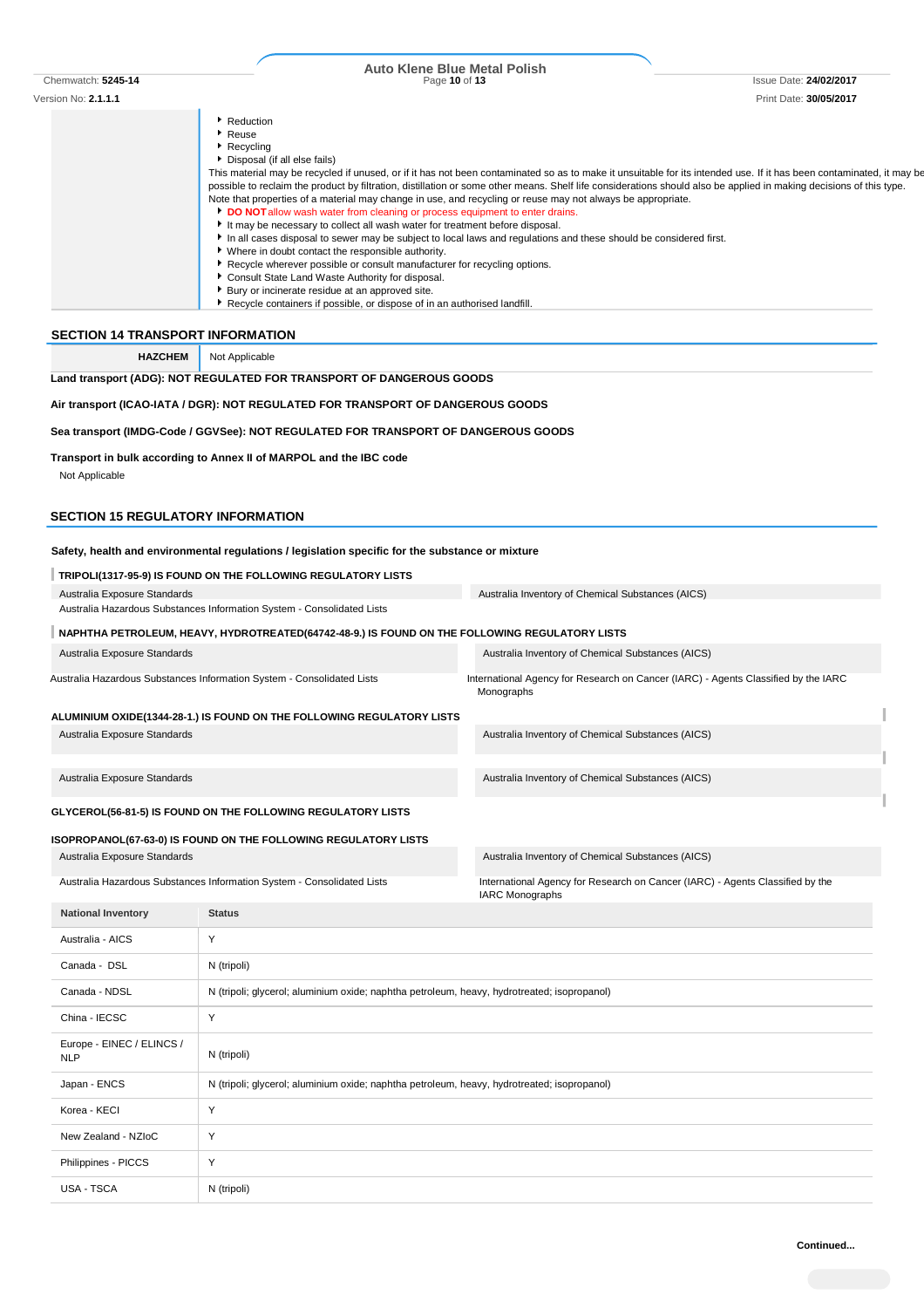# Chemwatch: **5245-14** Page **11** of **13** Issue Date: **24/02/2017 Auto Klene Blue Metal Polish**

*Legend:*

*Y = All ingredients are on the inventory*

*N = Not determined or one or more ingredients are not on the inventory and are not exempt from listing(see specific ingredients in brackets)*

# **SECTION 16 OTHER INFORMATION**

**Other information**

**Ingredients with multiple cas numbers**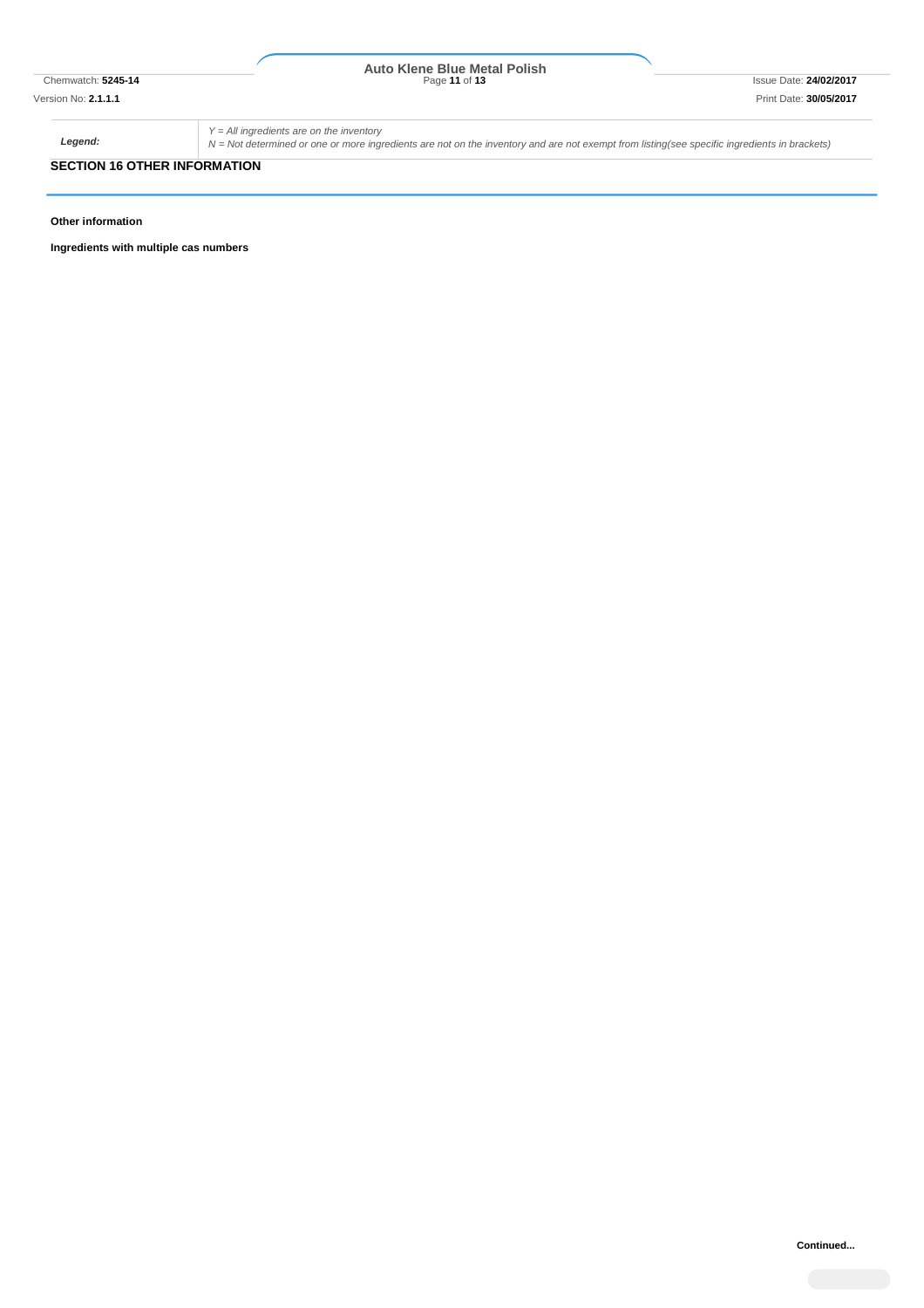| Version No: <b>2.1.1.1</b> |                                           | <b>Auto Klene Blue Metal Polish</b>                                            | Print Date: 30/05/2017 |
|----------------------------|-------------------------------------------|--------------------------------------------------------------------------------|------------------------|
|                            | Name                                      | <b>CAS No</b>                                                                  |                        |
|                            | naphtha petroleum, heavy,<br>hydrotreated | 64742-48-9., 101795-02-2.                                                      |                        |
|                            | glycerol                                  | 56-81-5, 29796-42-7, 30049-52-6, 37228-54-9, 75398-78-6, 78630-16-7, 8013-25-0 |                        |

Classification of the preparation and its individual components has drawn on official and authoritative sources as well as independent review by the Chemwatch Classification committee using available literature references.

The SDS is a Hazard Communication tool and should be used to assist in the Risk Assessment. Many factors determine whether the reported Hazards are Risks in the workplace or other settings. Risks may be determined by reference to Exposures Scenarios. Scale of use, frequency of use and current or available engineering controls must be considered.